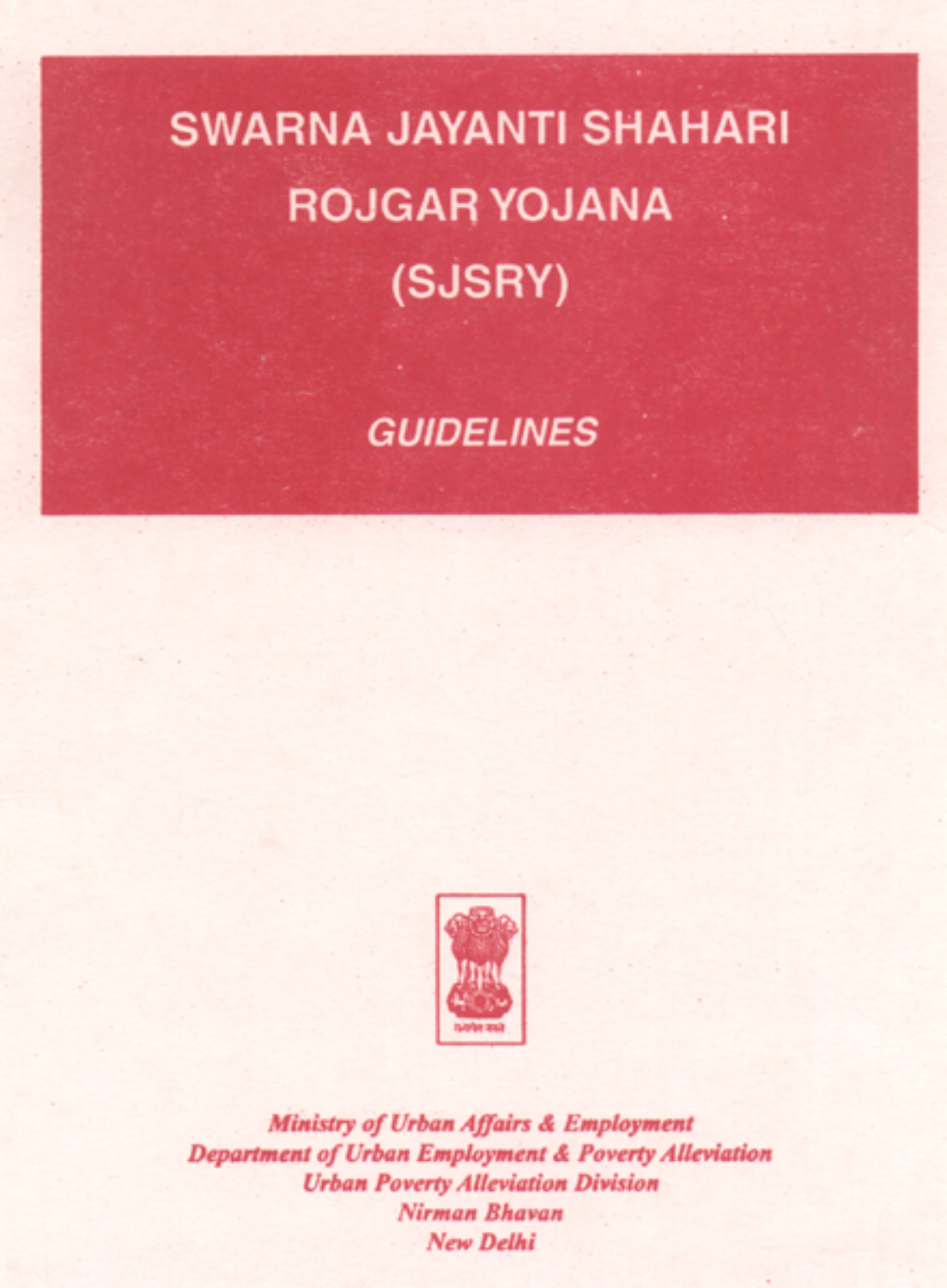# CONTENTS

|                                                       | Page |
|-------------------------------------------------------|------|
|                                                       |      |
|                                                       |      |
|                                                       |      |
|                                                       |      |
|                                                       |      |
| *                                                     |      |
| *                                                     |      |
| *                                                     |      |
|                                                       |      |
| Information, Education and Communication Component  5 |      |
|                                                       |      |
|                                                       |      |
|                                                       |      |
|                                                       |      |
|                                                       |      |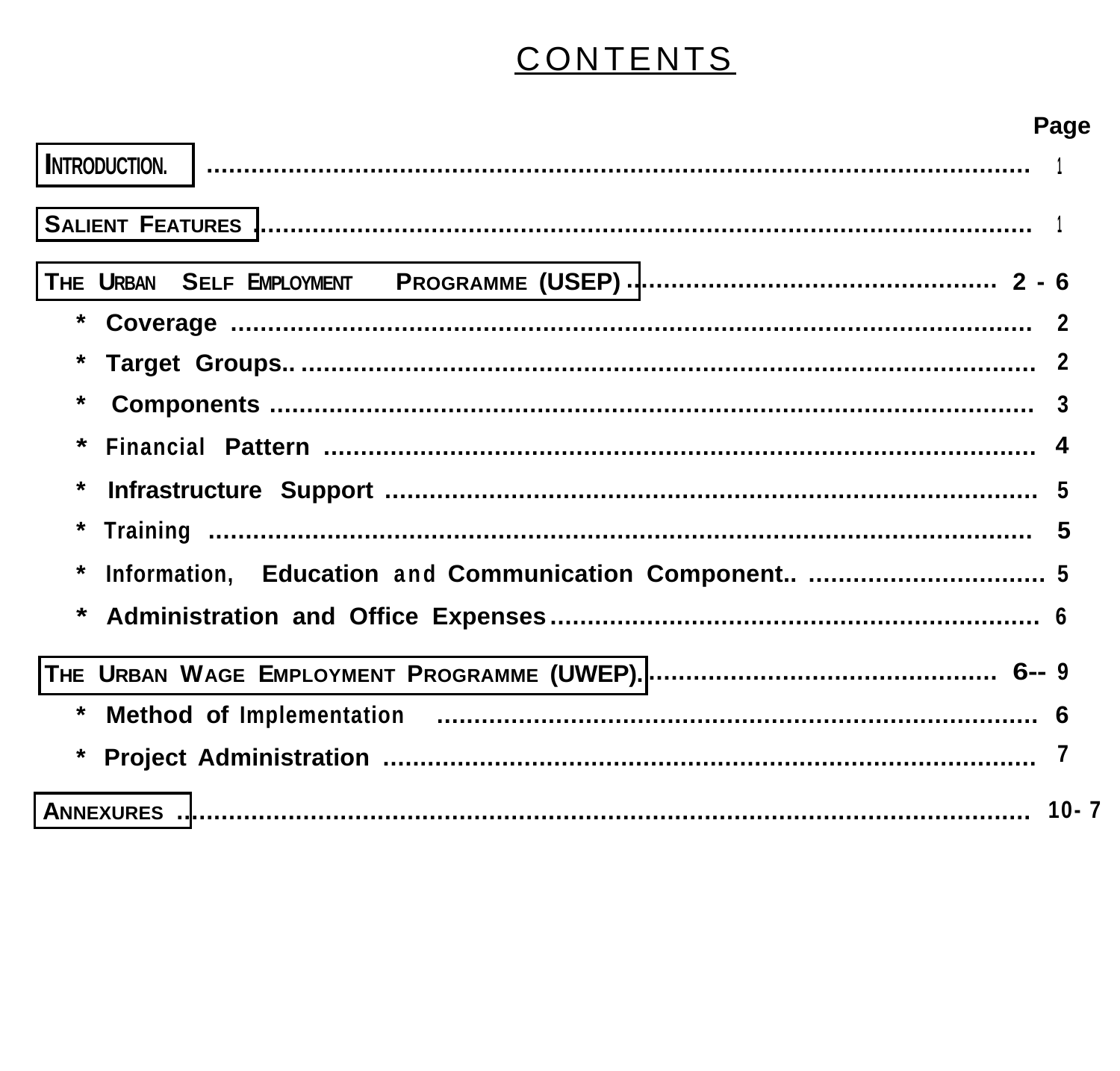## **THE SWARNA JAYANTI SHAHARI ROZGAR YOJANA**

#### <span id="page-2-0"></span>**INTRODUCTION:**

The Swarna Jayanti Shahari Rozgar Yojana (SJSRY) shall seek to provide gainful employment to the urban unemployed or underemployed poor through encouraging the setting up of self-employment ventures or provision of wage employment. This programme will rely on creation of suitable community structures on the UBSP pattern and delivery of inputs under this programme shall be through the medium of urban local bodies and such community structures.

The Swarna Jayanti Shahari Rozgar Yojana shall be funded on a 75:25 basis between the Centre and the States.

The Swarna Jayanti Shahari Rozgar Yojana shall consist of two special schemes, namely-

- (i) The Urban Self Employment Programme (USEP)
- (ii) The Urban Wage Employment Programme (UWEP)

#### **SALIENT FEATURES:**

The Swarna Jayanti Shahari Rozgar Yojana shall rest on a foundation of community empowerment. Rather than relying on the traditional method of top down implementation, this programme shall rely on establishing and promoting community organisations and structures to provide supporting and facilitating mechanism for local development. Towards this end community organisations like Neighbourhood Groups (NHGs), Neighbourhood Committees (NHCs), and Community Development Societies (CDSs) shall be set up in the target areas based on the UBSP pattern (Annexure IV). The CDSs shall be the focal point for purposes of identification of beneficiaries, preparation of applications, monitoring of recovery, and generally providing whatever other support is necessary to the programme. The CDSs will also identify viable projects suitable for that particular area.

These CDSs may also set themselves up as Thrift and Credit societies to encourage community savings, as also other group activities. However, Thrift and Credit societies may be set up separate from the CDSs as well. These bodies will try to link local resource generation efforts with wider institutional finance. It is expected that these bodies will be registered under the Societies Registration Act or other appropriate Acts to provide them direct access to funds under various schemes as also a wider finance and credit base. A maximum expenditure at the rate of Rs. 100 per member for the first year, and Rs. 75 per member for each subsequent year will be allowed for activities connected with the CDSs. The CDS, being a federation of different community based organisations, shall be the nodal agency for this programme. It is expected that they will lay emphasis on providing the entire gamut of social sector inputs to their areas including, but not limited to, health, welfare, education, etc. through establishing convergence between schemes being implemented by different line departments within their jurisdiction.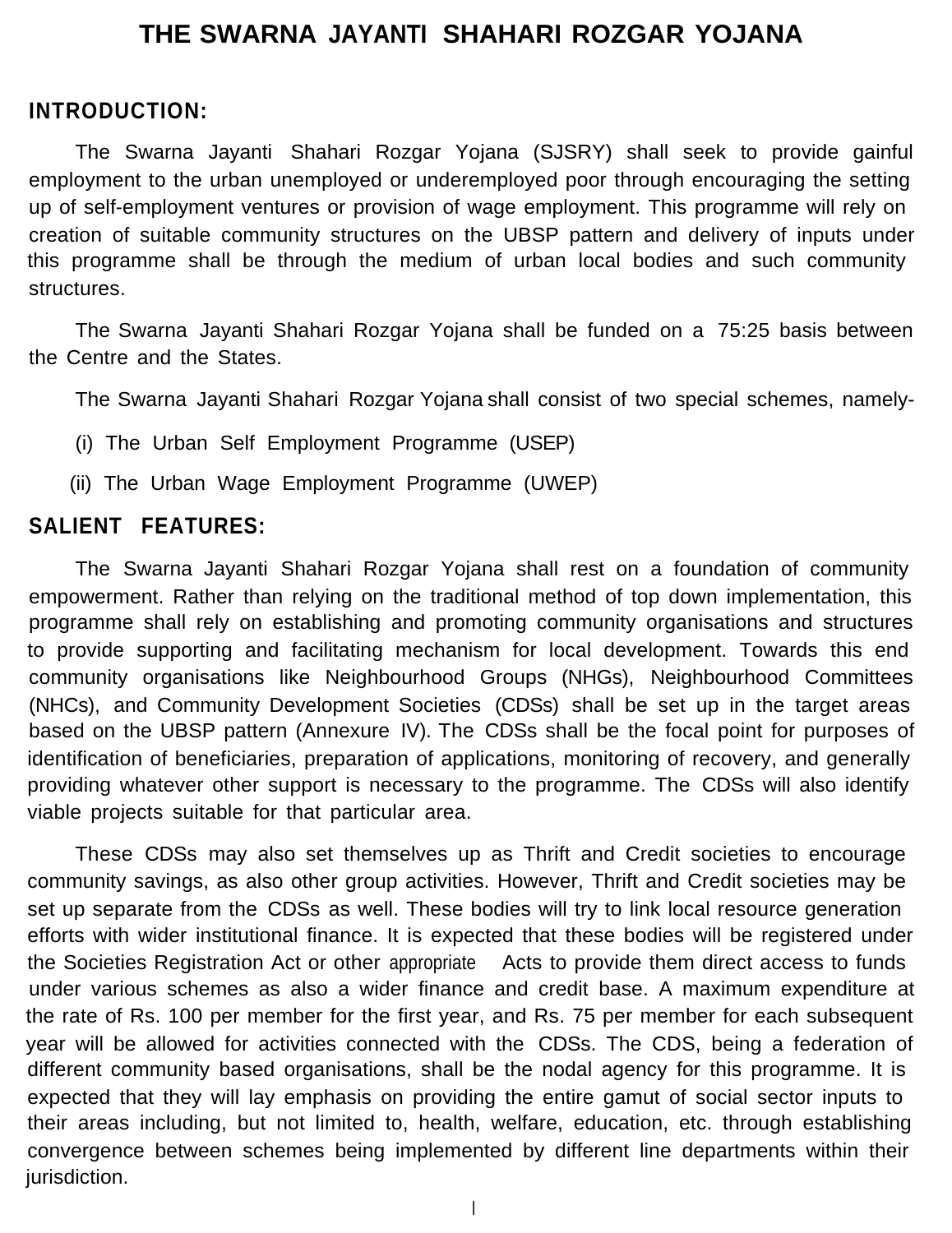## <span id="page-3-0"></span>*THE URBAN SELF EMPLOYMENT PROGRAMME (USEP):*

This programme will have three distinct parts:-

- (i) Assistance to individual urban poor beneficiaries for setting up gainful self employment ventures.
- (ii) Assistance to groups of urban poor women for setting up gainful self employment ventures. This sub-scheme may be called "The Scheme for Development of Women and Children in the Urban Areas (DWCUA)".
- (iii) Training of beneficiaries, potential beneficiaries and other persons associated with the urban employment programme for upgradation and acquisition of vocational and entrepreneurial skills.

## **COVERAGE**

- (i) The programme will be applicable to all urban towns in India.
- ii) The programme will be implemented on a whole town basis with special emphasis on urban poor clusters.

## **TARGET GROUPS**

- (i) The programme shall target the urban poor, defined as those living below the urban poverty line, as defined from time to time.
- (ii) Special attention will be given to women, persons belonging to Scheduled Castes/ Tribes, disabled persons and other such categories as may be indicated by the Government from time to time. The percentage of women beneficiaries under this programme shall not be less than 30%. SCs and STs must be benefited at least to the extent of the proportion of their strength in the local population. A special provision of 3% shall be reserved for the disabled under this programme.
- (iii) Educational Qualifications: There will be no minimum educational qualification for beneficiaries under this programme. However, to avoid an overlap with the PMRY scheme, for the self employment component. this scheme shall not apply io beneficiaries educated beyond the !X standard. As regards the wage emp!oyment component, there will be no restrictions of educational qualifications whatsoever where the identified activity requires skill training of an appropriate level. as may be (necessary. will be provided to the beneficiaries before extending financial support.
- (iv) A house-to-house survey for identification of genuine beneficiaries will be done. Noneconomic parameters will also be applied to identify the urban poor in addition to the economic criteria of the urban poverty line. (Detailed Guidelines are given in Annexure I). Community structures like the CDSs will be involved in this task under the gudance of the Town Urban Poverty Eradication Cell/Urban Local Body Lists of beneficiaries finalised will be displayed at the Urban Local Body Office as also in the concerned local areas. For ease of operation, if desired. the house-to-house survey and beneficiary identification can be got done by the State nodal agency through any identified body at the ULB/commnunity level specially empowered in this behalf.

All other conditions being equal, women beneficiaries belonging to women-headed households shall be ranked higher in priority than other beneficiaries. For purooses of this section, women-headed households shall mean households which are headed by windows divorcees, single women, or even households where women are the sole earners.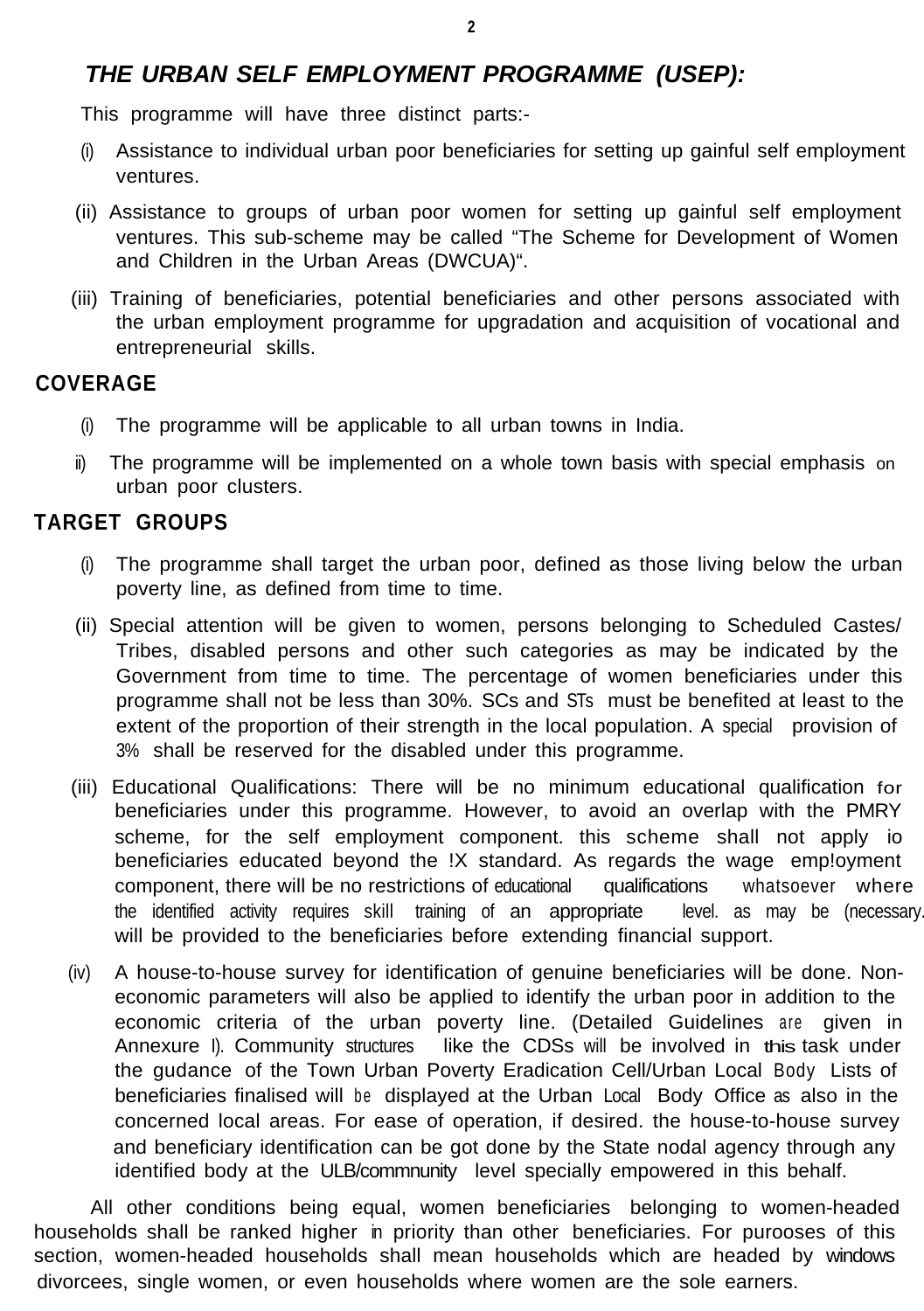#### **COMPONENTS**

#### **(i) Self-employment through setting up Micro-enterprises and skill development**

This programme encourages under-employed and unemployed urban youth to set up small enterprises relating to servicing, petty business and manufacturing, for which there is a lot of potential in urban areas. Local skills and local crafts are encouraged for this purpose. Each town has to develop a compendium of such projects/activities keeping in view cost. marketability, economic viability etc. To avoid duplication with the ongoing Prime Minister's Rozgar Yojana (PMRY), this componen! of S.JSRY is confined to below poverty line beneficiaries who have got education upto ninth standard with emphasis on those given a higher priority on the basis of the non-economic criteria. The maximum unit cos! will be Rs. 50,000 and the maximum allowable subsidy will be 15% of the project cost, subject to a limit of Rs. 7.500. The beneficiary is required to contribute 5% of the project cost as margin money. Annexure II may be seen for operational details.

In case a number of beneficiaries, either male or a mixed group consisting of males and females, decide to jointly set up a project, such project shall be eligible for a subsidy which will be equal lo !he total permitted subsidy per person as per the above criteria. In this case too the provision relating to 546 margin money per beneficiary will apply. The over all project cost. which can be permitted, will be the simple sum of the individual project cost allowable per beneficiary.

Skill development through appropriate training is another element of this programme. It is intended to provide training to the urban poor in a variety of service and manufacturing trades as well as in local skills and local crafts so that they can set up self employment ventures or secure salaried employment with enhanced remuneration. Training should also be imparted in vital components of the service sector like the construction trade and allied services like carpentry and plumbing and also in manufacturing low cost building materials based on improved local technology. Services of the Building Centres sponsored by the HUDCOBMTPC within the states may be utilised for this purpose, as per the local requirements.

Training institutions such as ITIslPolytechnicslShramikVidyapeeths, Engineering Colleges and other suitable training institutions run by Government, private, or voluntary organisations may be utilised and provided appropriate support for this purpose. In addition. the Building Centres existing within the states may also be utilised.

The unit cost allowed for training will be Rs. 2000 per trainee, including material cost, trainers' fees, other miscellaneous expenses to be incurred by the training institution and the monthly stipend, to be paid to the trainee. The total training period for skill upgradation may vary from two to six months, subject to a minimum of 300 hours. (For operational details please see Annexure Ill).

lnfrastructurai support may also be provided to beneficiaries setting up micro-enterprises in relation to marketing of their products etc. This can be accomplished by providing selling places for the poor in the form of kiosks and rehri markets, setting up of "Nagar Palika Seva Kendras" for construction and other services, (like those provided by carpenters, plumbers, electricians, TV/radio/refrigerator mechanics who will be available to city residents on calf), and through provision of weekend markets/evening markets in municipal grounds or on road sides on the one hand and technical assistance in relation to market surveys/trends, joint brand names/designs and advertising on the other hand. It is also proposed that a Service Centre should be set up at the CDS level for those who have undergone skill upgradation training. Appropriate space should be provided to trained persons who can be asked to

 $\mathbf{3}$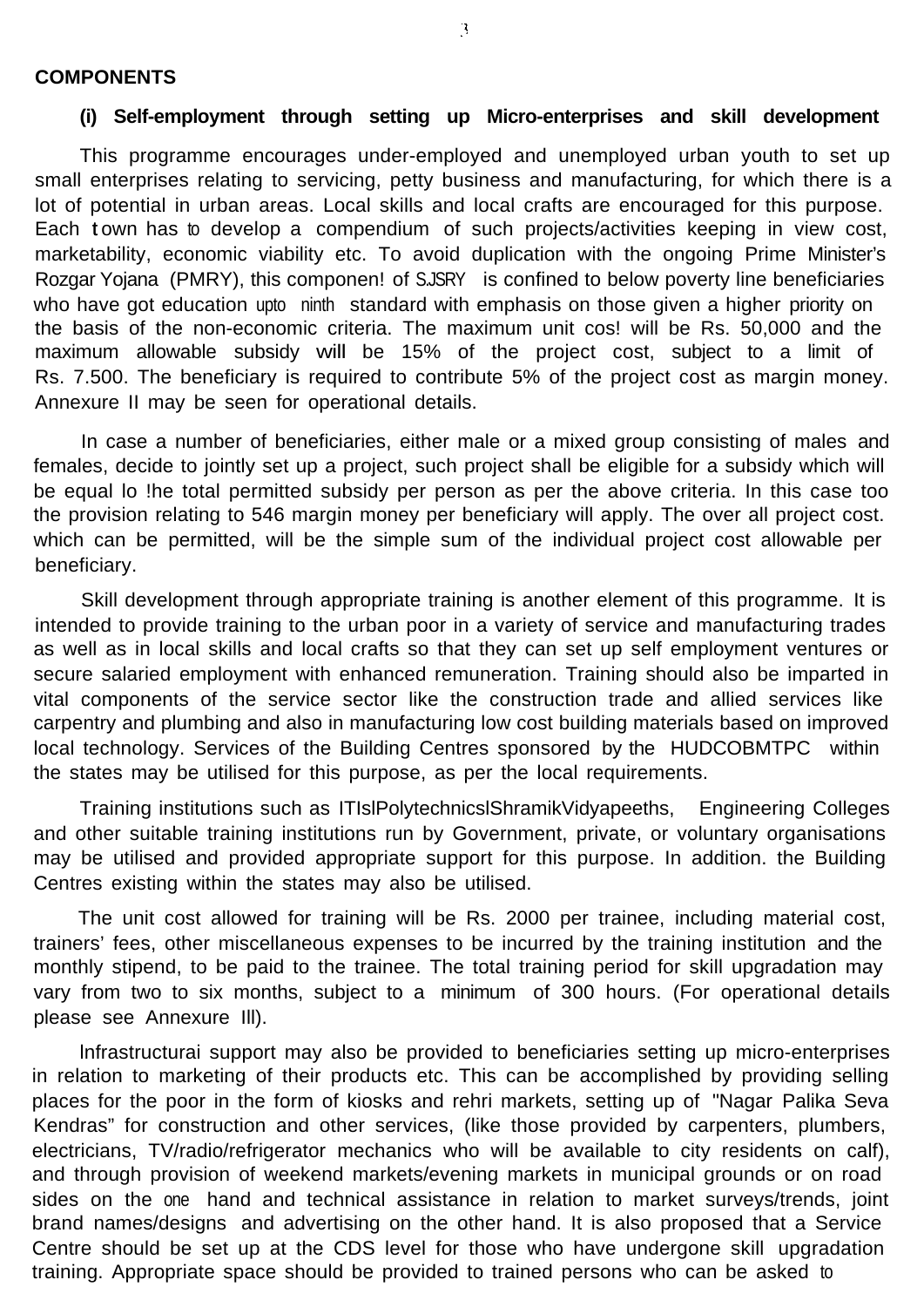themselves with the Service Centre so that tjhey could be sent to attend day-to-day skiiled tasks on call from citizens against appropriate payment fixed by the Community Development Society (CDS). Appropriate publicity may be done within the town regardingthe facilities available under the Service Centre. (Operational details in regard to training and infrastructural support are at Annexure III).

Tool kits may also be provided to trainees who complete the training satisfactorily. The cost of tool Kit should not exceed Rs. 600. In case the cost exceeds Rs. 600 there is no objection to the excess amount being met. from funds other than this programme funds or even as beneficiary's contribution.

(ii) Development of Women and Children in Urban Areas (DWCUA):

This scheme is distinguished by the special incentive extended to urban poor women who decide to set up self employment ventures in a group as opposed to individual effort. Groups of urban poor woment shall take up an economic activity suited to their skill, training, aptitude, and local conditions Besides generation of income, this group strategy shall strive to empower the urban poor women by making them independent as also providing a facilitating atmosphere for self-employment.

To be eligible for subsidy under this scheme, the DWCUA group should consist of at least 10 urban poor women. Before starting income generating activity the group members must get to know each other will, understand the group strategy, and also recognise the strength and the potential of each member of the group, The group shall select an organiser from amongst the members, The group will also select its own activity. Care should be exercised in the selection of activity because the future of the group will rest wholly on an appropriate selection. As far as possible activities should be selected out of an identified shelf of projects for that area maintained by the Town Urban Poverty Eradication Cell. In addition, every effort will be made to encourage the group to se! itsei! up as a Thrift and Credit society.

#### FINANCIAL PATTERN

The DWCUA group society shall be entitled to a subsidy of Rs. 1,25,000 or 50% of the cost of project whichever is less.

Where the DWCUA group sets itseif up as a Thrift and Credit society, in addition to its other entrepreneurial activity. the group/Thrift and Credit society shall also be entitled to a lump sum grant cf Rs. 25.000 as revolving fund at the rate of Rs. 1000 maximum per member. This revolving fund shall be available to a simple Thrift and Credit society also even if the society is nor engaged in any project activity under DWCUA. This revolving fund is meant for the use of the group/society for purposes like:-

- (i) purchases of raw materials and marketing;
- (ii) infrastructure support for income generation and other group activities;
- (iii) one time expense on child care activity. Recurring expenses like salary for staff etc. will not be payable;
- (IV) expenses not exceeding Rs. 500 to meet travel costs of group members for visit to banks etc;
- (v) where an individual member of a Thrift and Credit society saves at least Rs. 500 in a fixed deposit for 12 months with the society, she will be entitled to a subsidy of  $30$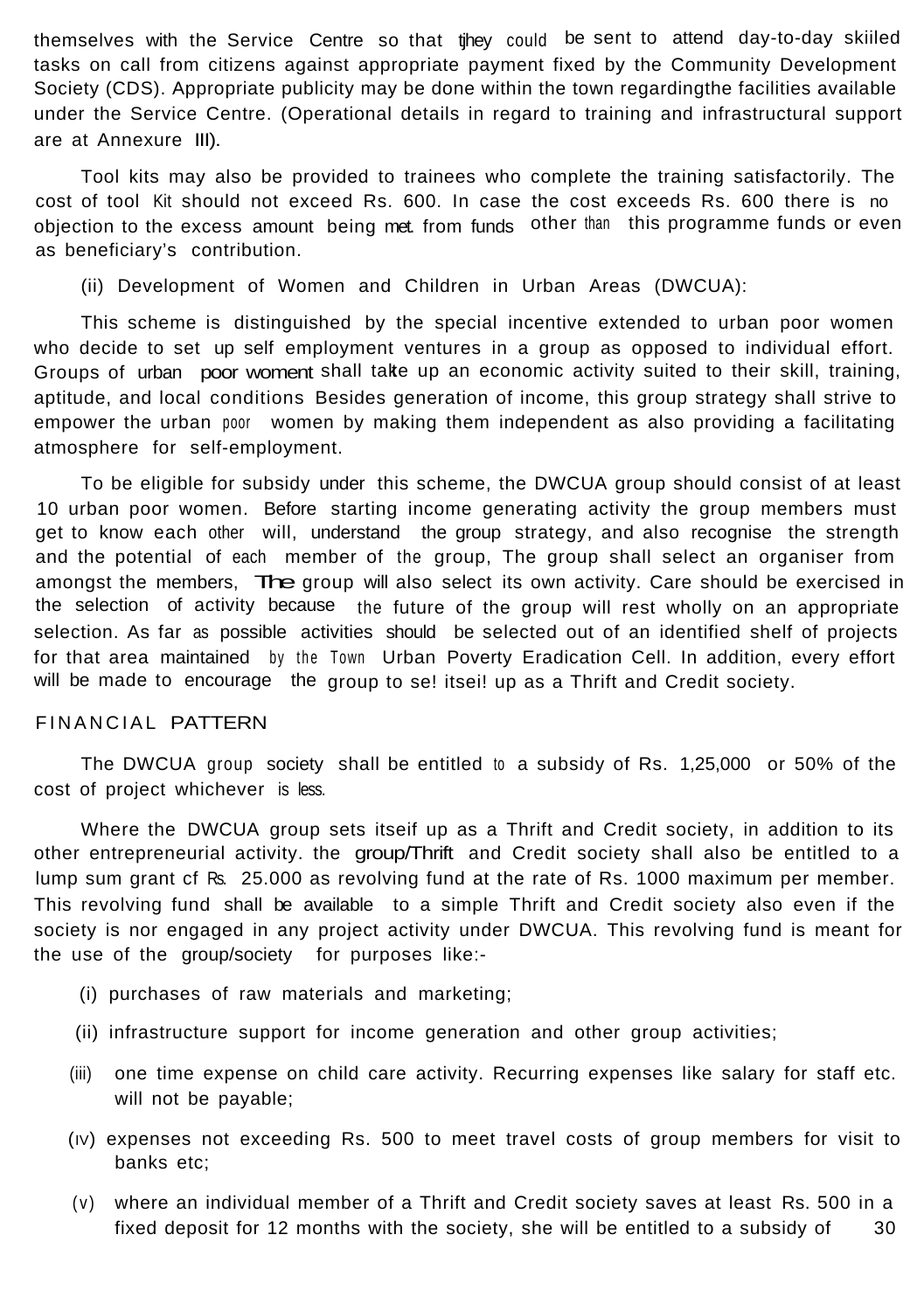to be paid on her behalf towards a health/life/accident/any other insurance scheme for herself. Moreover, in cases where the member saves at least Rs. 750 in a fixed deposit in 12 months, she will be entitled to a subsidy of Rs. 60, at the rate of Rs. 30 for the member herself and either Rs. 30 for her husband towards health/ life/accident/ any other insurance or Rs. 30 for any minor girl child in her family for health/accident insurance. This expense may also be debited to the revolving fund; and

(vi) any other expense allowed by the State as being necessary in the group or society's interest.

A DWCUA group/Thrift and Credit society shall be entitled for payment of revolving fund not earlier than one year after its formation. In other words, only such a body in existence and functioning for at least one year shall be eligible for payment of the revolving fund.The decision whether a group has been in existence and functioning for more than one year shall be taken on the basis of examination of the record of the group as regards the number of meetings held, the collections made from members towards group savings, the regularity of collection, the role of the group in capacity building or training of its members etc.

## **INFRASTRUCTURE SUPPORT**

Special assistance may be provided for setting up of community seva kendras which could be used for multifarious activities such as work places/marketing centres etc. for beneficiaries under this programme. These seva kendras should be administered on a day to day basis by the local CDS. Land for such seva kendras shall have to be provided free of cost either by the local body or any other agency. The construction of the seva kendra shall follow the norms laid down under the scheme of urban wage employment. However, not more than 10% of the total allocation under the self employment component can be spent on creation of infrastructure.

## **TRAINING**

States may utilise an amount upto a maximum of 5% of their total allocation for training and capacity building of the personnel involved with the implementation of this programme whether State Government employees, ULB employees, CDS workers or any other involved parties. In all cases the training schedules and programmes drawn up by the States shall be integrated with the national training plan drawn up by the Department of UEPA. Care shall be taken to ensure that the latest information is presented during training. States shall be responsible for translating training material provided by the Government of India or its recognised institutions into vernacular so that it can be used effectively.

States may also consider developing in house training capabilities within SUDAs and DUDAs by imparting adequate training to and skill development of officials attached with these institutions to enable them to work as trainers. Besides reducing reliance upon outside agencies, and imparting **a** field flavour to the training, thereby making it more relevant and responsive towards the situation on the ground, this will enable a much wider spread to be achieved in training programmes than would be possible if only one identified institution was involved with the training. as was the case earlier.

## **INFORMATION, EDUCATION AND COMMUNICATION COMPONENT**

States may utilise upto 2% of their allocation for activities under the IEC component. Once again, care shall be taken by the State to ensure that full use is made of the material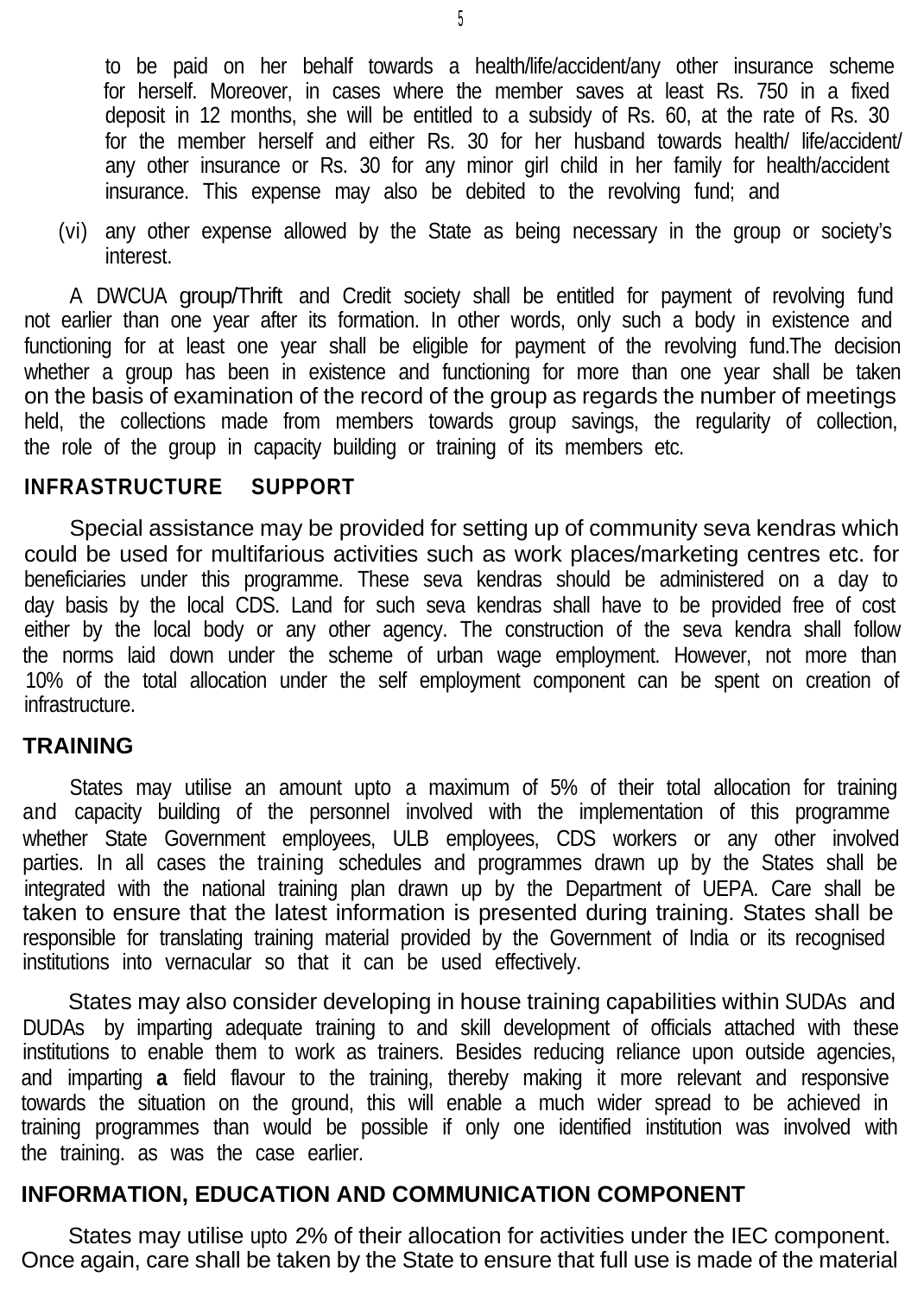<span id="page-7-0"></span>made available by the Department of UEPA and the recognised national institutions in this regard.

### **ADMINISTRATION AND OFFICE EXPENSES:**

States shall seek to minimise unproductive expenditure. In any case, not more than 5% of the total allocated funds to the state can be utilised for A&OE purposes. A&OE expenses of ULBs and other structures down the line shall be met from the 5% allowed for this purpose out of the funds placed at their disposal. Any expenditure incurred over and above this limit shall be met out of local resources. A further sum, not exceeding 3% of the allocated amount at the ULB level can be used for strengthening the ULB structure, subject to the proviso that the said ULB should have set up the UPE cell.

## *THE URBAN WAGE EMPLOYMENT PROGRAMME (UWEP) :*

This programme shall seek to provide wage employment to beneficiaries living below the poverty line within the jurisdiction of urban local bodies by utilising their Iabour for construction of socially and economically useful public assets.

This programme shall apply to urban local bodies, the population of which was less than 5 lakhs as per the 1991 Census.

The material labour ratio for works under this programme shall be maintained at 60:40. The prevailing minimum wage rate, as notified from time to time for each area, shall be paid to beneficiaries under this programme.

This programme shall be dove tailed with the State sector EIUS scheme as well as the NSDP This programme is not designed to either replace or substitute the EIUS, the NSDP, or any other State sector schemes.

#### **METHOD OF IMPLEMENTATION:**

Community Development Societies (CDSs) shall survey and draw up a list of available basic minimum services in their areas. Missing basic minimum services shall be first identified. Other requirements of physical infrastructure shall be listed thereafter.The term "basic minimum services" above shall carry the same connotation as is carried under the scheme of EIUS.

The CDS shall prioritise the above services into two lists "A" and "B". This prioritisation shall be final and not subject to change and modification by any other agency, List A will be the order of priority for the missing minimum services whereas List B shall be the order of priority for other required infrastructure. These lists along with the remarks of the CDS with respect to where such services should be located etc. shall be forwarded to the Town Poverty Eradication Cell at the beginning of the year.

The Town Poverty Eradication Cell shall separately consolidate both lists for the entire town and get detaiied technical estimates prepared for the same. Such detailed estimates should be drawn up first for the missing basic minimum services and thereafter for list "B". While drawing up the estimates the totai funds availability to the town should be kept in view.

States shall delegate the power to issue administrative sanctions either to the ULB or to the respective DUDA.

In case the ULB is so empowered it will examine the CDSs recommendations and take a final decision on merits. In case the DUDA is so empowered, the ULB will forward the CDSs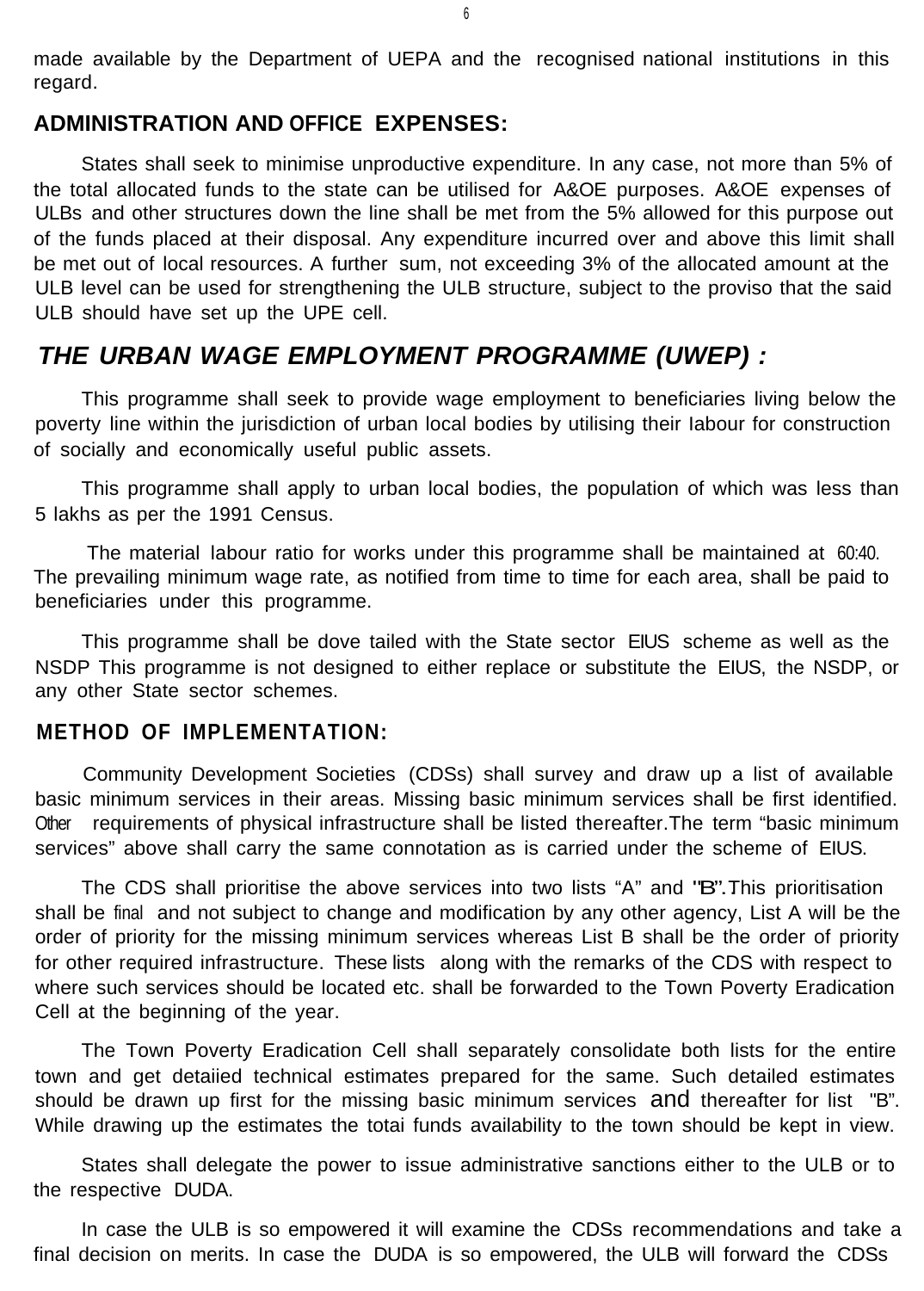recommendations along with their own recommendations and technical sanctions to the for necessary action.

The DUDA shall examine the proposals received on merits, subject to the proviso that proposals relating to basic minimum services shall be given priority over proposals for other infrastructure, Administrative sanction for works will be issued by the DLJDA. Normally, Administrative sanctions should not be issued for an amount greater than 200% of the available funds.

Works are to be executed through CDSs, under the general control and supervision of the ULBs, as far as possible. ULBs are expected to maintain a close watch over the quality of construction. Work must be done departmentally and detailed guidelines as regards maintenance of muster rolls etc. will be issued in this regard by the concerned State Governments. To the extent possible, even the material component of the work should be done departmentally. Where departmental work is not possible. due to the specialised nature of the work involved, such material component of the work may be got done through agencies by following the proper tendering/Government procedure. In all cases it must be ensured that works undertaken under this programme are brought to a safe stage and no work is left incomplete of pending half way. In case of cost escalation, or expansion in the nature of the work, or increase in the project estimate for any other reason whatsoever, and if additional funds are not available under this programme, it shall be the basic responsibility of the sanctioning authority/implementing authority i.e. DUDA/ULB to ensure completion of such works by bringing in additional resources from other programmes, if so required.

## **PROJECT ADMINISTRATION**

At the community level a Community Organiser shall be appointed for about 2000 identified families. Such Community Organiser should, as far as practicable, be a woman. She should be a full time functionary either recruited, or taken on deputation from some Government department, or from the ULB, or employed on a contract basis. The Community Organiser's responsibility will include:

- (i) facilitating and promoting voluntarism and organising community structures/groups;
- (ii) guiding and assisting the community in need assessment and formulating plans:
- (iii) working with the community to implement and monitor the programme;
- (iv) liaise with the sectoral'departments to establish initial contacts with the community;
- (v) facilitating community skill enhancement through interactive experiences:
- (vi) organising community level training and information sharing; and
- (vii) identification of suitable beneficiaries for self employment ventures from her area, preparation of the applications for finance after approval of the beneficiaries name by the CDS, and subsequent follow up with the ULBs/Banks/Administration until final disposal of the application.
- (viii) regular follow up with the financed beneficiaries to monitor the progress of the self employment venture as also timely repayment of loans etc.
- (ix) any other function as may be assigned to her for furtherance of the target of alleviating urban poverty.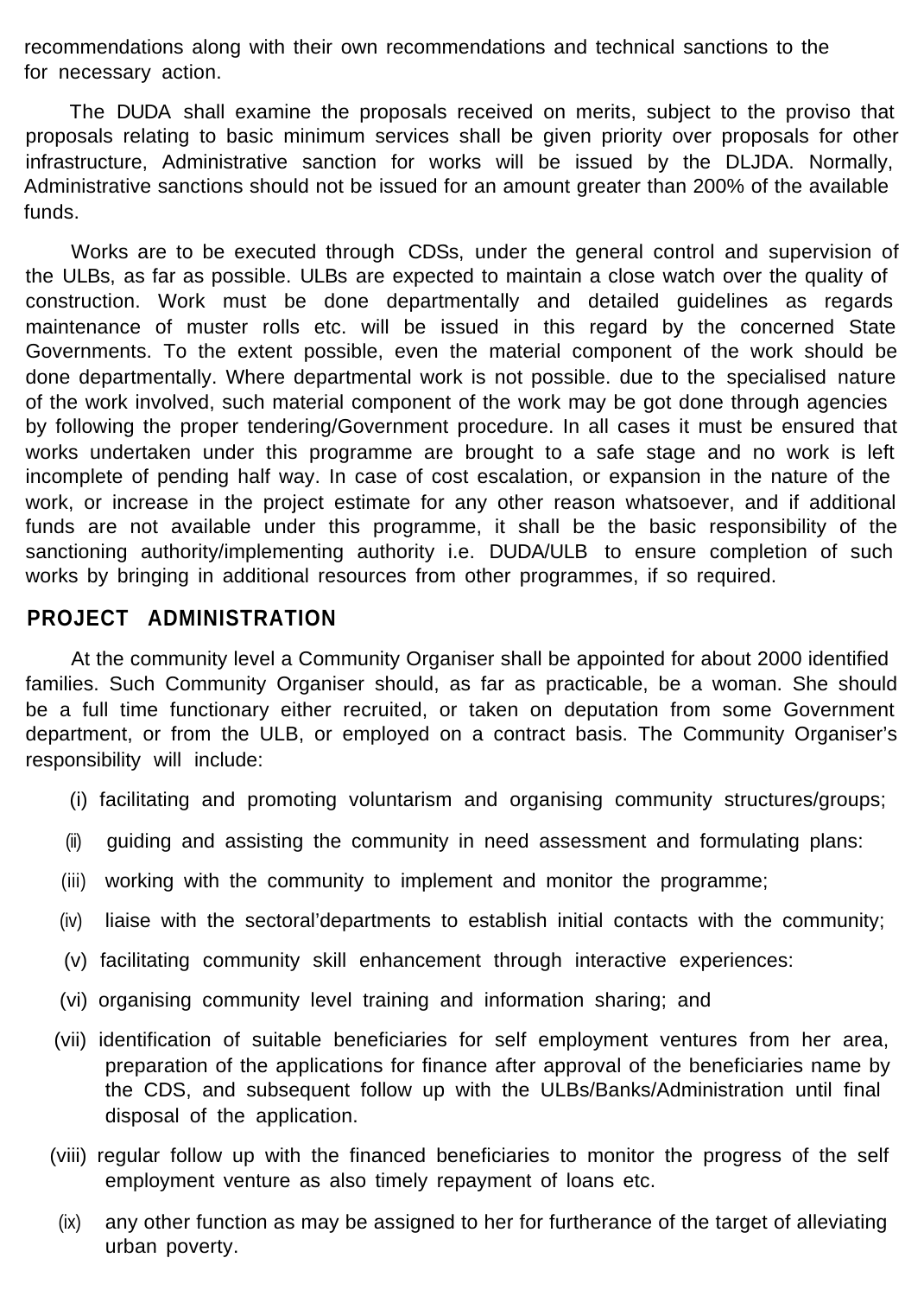At the town level, there shall be an Urban Poverty Eradication Cell under the charge of a Project Officer. The Project Officer shall be responsible for coordinating the activities of all the CDSs and COs.This Cell shall be responsible for ensuring convergence between the activities of the societies and the ULB. It shall promote linkages and uniformity of purpose with all sectoral departments and schemes. The UPE cell will first identify urban poor clusters and areas for setting up of community structures. The other functions of the UPE Cell/Project Officer would include:

- (i) guide and monitor the work of CDSs;
- (ii) prepare city convergence plans based on the community plans and sectoral programmes at District and Municipal levels;
- (iii) promote integrated and coordinated implementation of the UPE convergence plan;
- (iv) promote linkages of the community structures with the ULB structures under the 74th Constitution Amendment Act;
- (v) mobilise the human and financial resources at the city level;
- (vi) review and approve community action plans; and
- (vii) monitor programme activities at city level (MIS).

At the District level, the State Government shall constitute a District Urban Development Agency (DUDA) with an officer designated as the District Project Officer. This Project Officer will work under the over all guidance of ihe District Collector but shall be personally responsible for ensuring effective implementation of urban poverty alleviation initiatives in all urban areas falling within the district. The DUDA shall be registered under the Societies Registration Act or any other appropriate Act. The DUDA shall be provided with necessary support structure by the State. The functions of the District Project Officer shall include:

- (i) develop a policy for urban poverty alleviation at the district level:
- (ii) promote and facilitate convergence with the sectoral departments at district/city/town levels;
- (iii) promote information and experience exchange within the district; and
- (iv) monitor ci!y convergence plans and implementation at the district level.

At the State level. there shall be a State Urban Development Authority, which will be headed by a full time senior officer of the State Government. The SUDA shall be designated as the State Nodal Agency for urban anti poverty programmes. The SUDA shalt monitor the programme. give suitable policy directions and facilitate convergence at the State level. The SUDA shall be registered under the Societies Registration Act and/or any other appropriate act. The functions of the SUDA shall include:

- (i) develop the state urban poverty programme and policy within the overall state urban strategy;
- (ii) provide technical support to districts/towns to achieve convergence targets and participatory systems;
- (iii) monitor and assess the programme (MIS);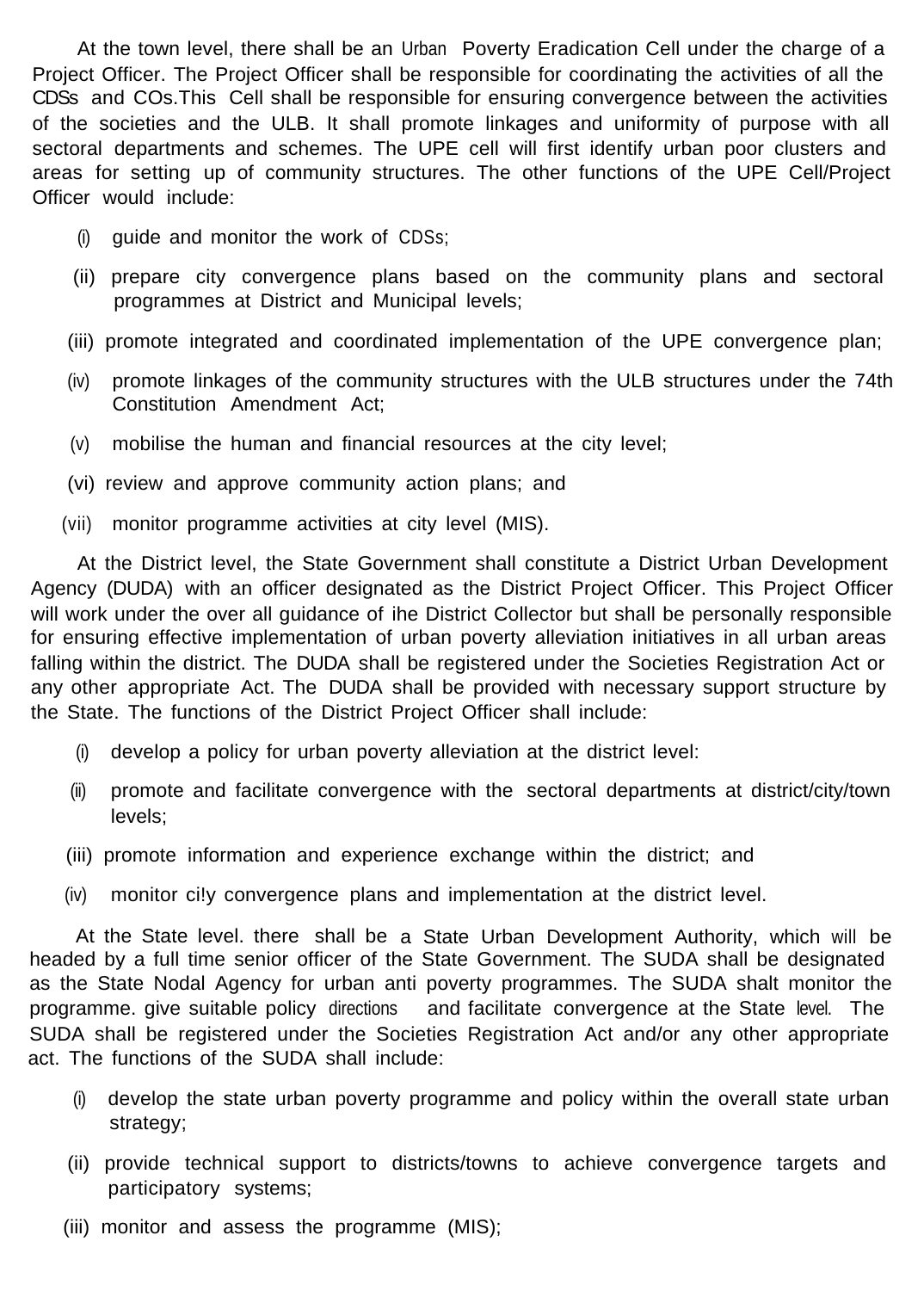(iv) plan, coordinate inter-city/town visits;

- (v) plan, coordinate and monitor the State Training Plan;
- (vi) mobilise resources and-determine allocations based on the need and performance;
- (vii) guideand supervise the programme implementation through visits to the projects;
- (viii) report the programme status monthly, or as per the requirement from time to time, to the Department of UEPA.

The State Government may prescribe guidelines for the implementation of the programmes in the State based on these guidelines. However, care should be taken to ensure that SUDA plays only a facilitating role to promote initiative and flexibility in an overall participatory development process. At the National level; the Department of Urban Employment and Poverty Alleviation shall be the nodal department. The programme shall be monitored and overseen by the UPA Division. A high level monitoring committee headed by Secretary (UEPA) with representatives from different sectoral departments engaged in social sector schemes aimed at the urban poor, as well as interested parties like the RSI, State Government representatives etc., shall monitor brogramme on a half-yearly basis.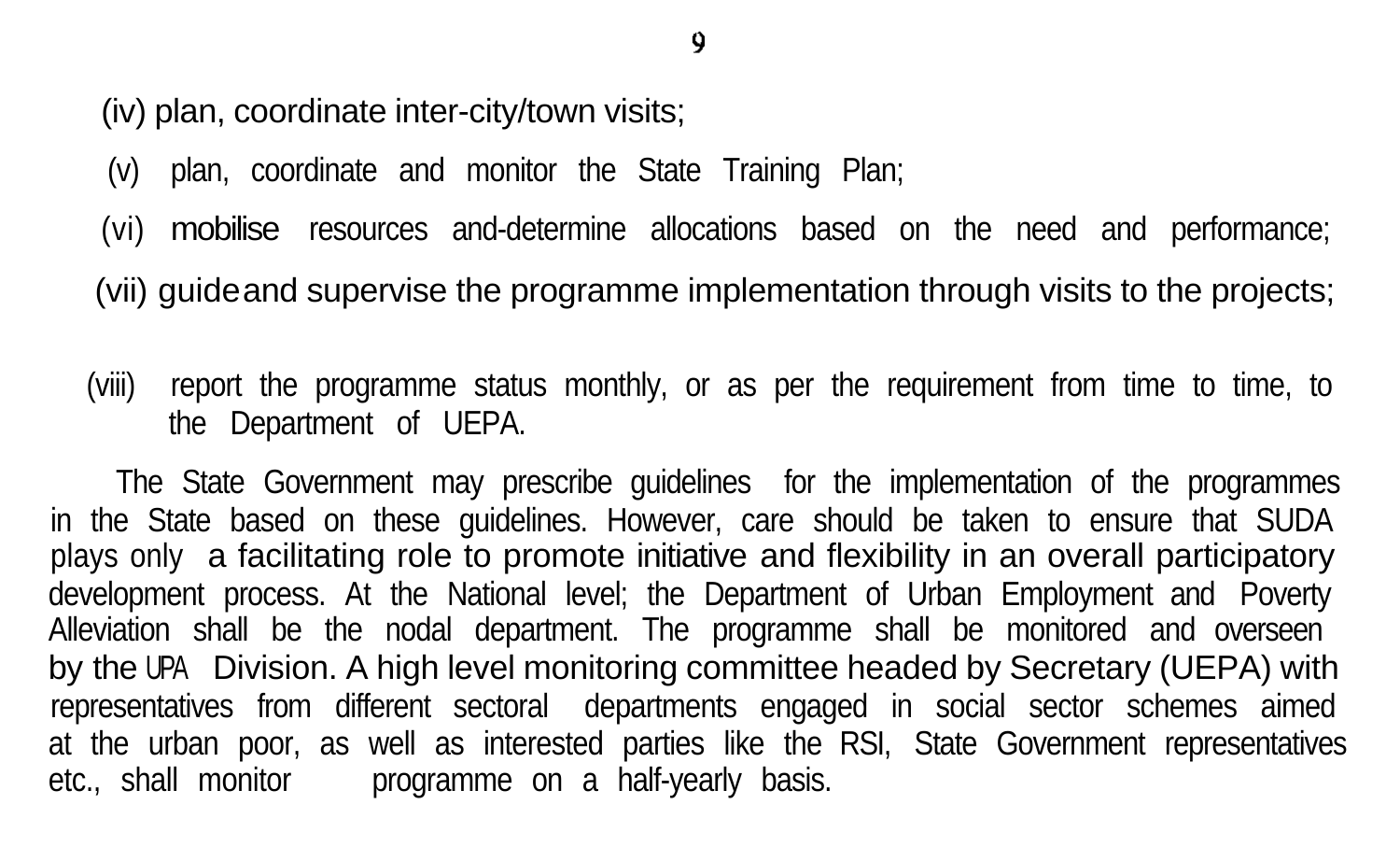#### STATEMENT I

## <span id="page-11-0"></span>**PROCEDURE FOR IDENTIFYING AN URBAN POOR HOUSEHOLD FOR ECONOMIC BENEFITS**

As indicated, top priority should be given to those who are below the poverty line. However, certain non-economic parameters may also be considered for identifying a genuine beneficiary among urban poor for income generating special loan schemes under this programme. Seven non-economic parameters have been identified for this purpose. These are-living conditions comprising parameters (i) Roof, (ii) Floor, (iii) Water, (iv) Sanitation and (v) Educational level, (vi) Type of Employment, and (vii) Status of Children in a house.

2. Each parameter consists of six attributes indicating the condition from 'worst to better'. Accordingly 'Weightage Score' has been assigned to each attribute i.e. from 100 (worst condition) to 0 (better condition). In other words, a beneficiary who has been assigned highest 'weightage score' as per norms given at Statement-l among other urban poor, will be given top priority under the programme.

3. Statement-II' indicates different categories i.e. from top priority to lowest priority as per 'Weightage Score' to be assigned to a household/future beneficiary.

Example:

Suppose an urban poor has following attributes against the identified non-income parameters:

| Parameter                                                           | Attributes                                                   | Weightage score to be<br>assigned as per norms |
|---------------------------------------------------------------------|--------------------------------------------------------------|------------------------------------------------|
| Roof<br>(1)                                                         | Asbestos                                                     | 60                                             |
| $(2)$ Floor                                                         | Bajri                                                        | 80                                             |
| (3) Water                                                           | No water supply                                              | 100                                            |
| (4) Sanitation                                                      | Community dry latrine                                        | 80                                             |
| (5) Education level                                                 | Middle pass                                                  | 60                                             |
| (6) Type of Employment                                              | Semi skilled                                                 | 80                                             |
| (7) Status of children<br>in a house                                | working<br>but attending<br>literacy<br>sometimes<br>classes | 80                                             |
|                                                                     |                                                              | Total 540                                      |
| Average Weightage score for a household<br>i.e., future beneficiary | $\frac{540}{2}$ = 77.1                                       |                                                |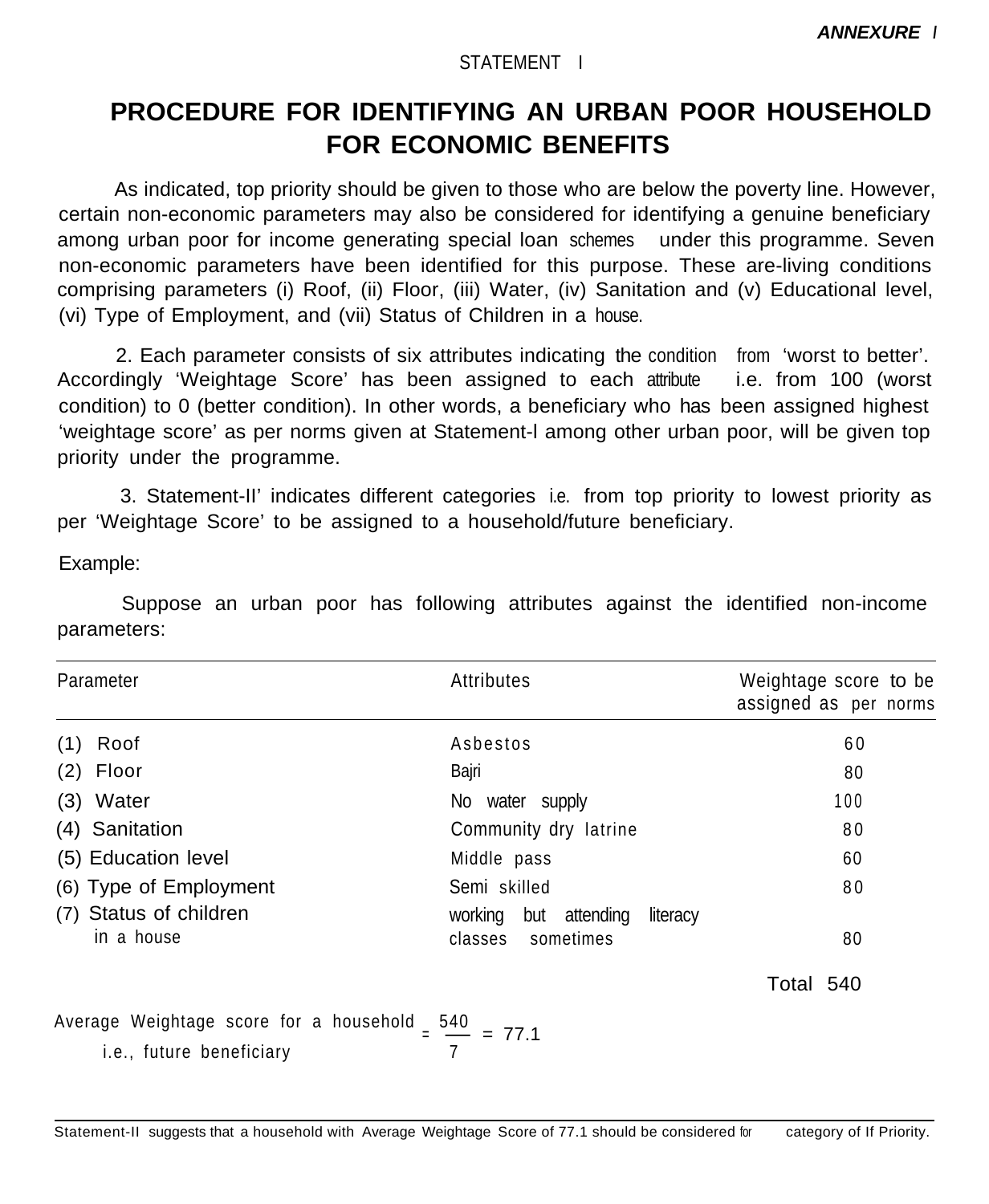#### STATEMENT II

## **NON-ECONOMIC PARAMETERSTO BE CONSIDERED FOR ELIGIBILITY OF A HOUSEHOLD FOR DRAWING BENEFITS UNDER THE SJSRY**

| Parameter                                              | Weightage Score for Each Attribute                                 |                                                                             |                                                                                                        |                                                                             |                                                                                                |                                                                                                       |
|--------------------------------------------------------|--------------------------------------------------------------------|-----------------------------------------------------------------------------|--------------------------------------------------------------------------------------------------------|-----------------------------------------------------------------------------|------------------------------------------------------------------------------------------------|-------------------------------------------------------------------------------------------------------|
|                                                        | 100                                                                | 80                                                                          | 60                                                                                                     | 40                                                                          | 20                                                                                             | 0                                                                                                     |
|                                                        | (A)                                                                | (B)                                                                         | (C)                                                                                                    | (D)                                                                         | (E)                                                                                            | (F)                                                                                                   |
| (a) Living Condition                                   |                                                                    |                                                                             |                                                                                                        |                                                                             |                                                                                                |                                                                                                       |
| (i) Roof                                               | Thatch                                                             | Tarpaulin                                                                   | Asbestos                                                                                               | Wooden                                                                      | Tiles                                                                                          | Cement                                                                                                |
| Floor<br>(ii)                                          | Earthen                                                            | Bajri                                                                       | <b>Bricks</b>                                                                                          | Cement                                                                      | Chips                                                                                          | Stone/Marble                                                                                          |
| (iii)<br>Water                                         | No water<br>supply<br>for 500<br>Yards                             | community Community<br>hand pump Tubewell                                   |                                                                                                        | Private<br>Handpump                                                         | Private<br><b>Tubewell</b>                                                                     | Private<br>Piped<br>water<br>suply                                                                    |
| (iv) Sanitation Open                                   | Defecation                                                         | <b>Community Community</b><br>Dry Laterine Pour                             | Flush<br>Laterine                                                                                      | Private<br>Dry<br>Laterine                                                  | Private<br>Pour<br>Flush                                                                       | Private<br>Flush<br>Latrine<br>with Sewer<br>Connection                                               |
| (b) Educational illiterate<br>Level                    |                                                                    | Primary<br>Pass                                                             | Middle<br>Pass                                                                                         | Matric<br>Pass                                                              | $10+2$<br>pass                                                                                 | Graduate<br>pass                                                                                      |
| Type of<br>$\left( c \right)$<br>Employ-<br>ment       | Unskilled<br>Casual<br>Labourer/<br>Unemployed                     | Semi<br>skilled                                                             | Sell<br>Employed<br>Street/<br>Push Cart                                                               | Own work<br>Place                                                           | Own<br>work<br>Place<br>& Selling<br>Place                                                     | Organised<br>sector<br>with<br>Social<br>Security                                                     |
| (d) Status<br>of Children Children<br>in a house & not | Working<br>attending<br>any school/<br>NFE/<br>Literacy<br>Classes | Working<br>Children<br>but<br>attending<br>Literacy<br>Classes<br>sometimes | Working<br>Children<br>but<br>attending<br>school/NFE/ school/NFE/<br>Literacy<br>Classes<br>Regularly | Children<br>Not working<br>as well<br>as not<br>attending<br>any<br>Classes | Children<br>Not working<br>and<br>attending<br>school/NFE/<br>Literacy<br>Classes<br>sometimes | Children<br>Not working<br>as well<br>as attending<br>school/NFE/<br>Literacy<br>Classes<br>regularly |

NOTE: This a suggestive one, however, the town UPF cell, in consultation, with CBOs concerned can develop another such type of parameters based on local conditions.factors lo identify the poorest of the poor in the town.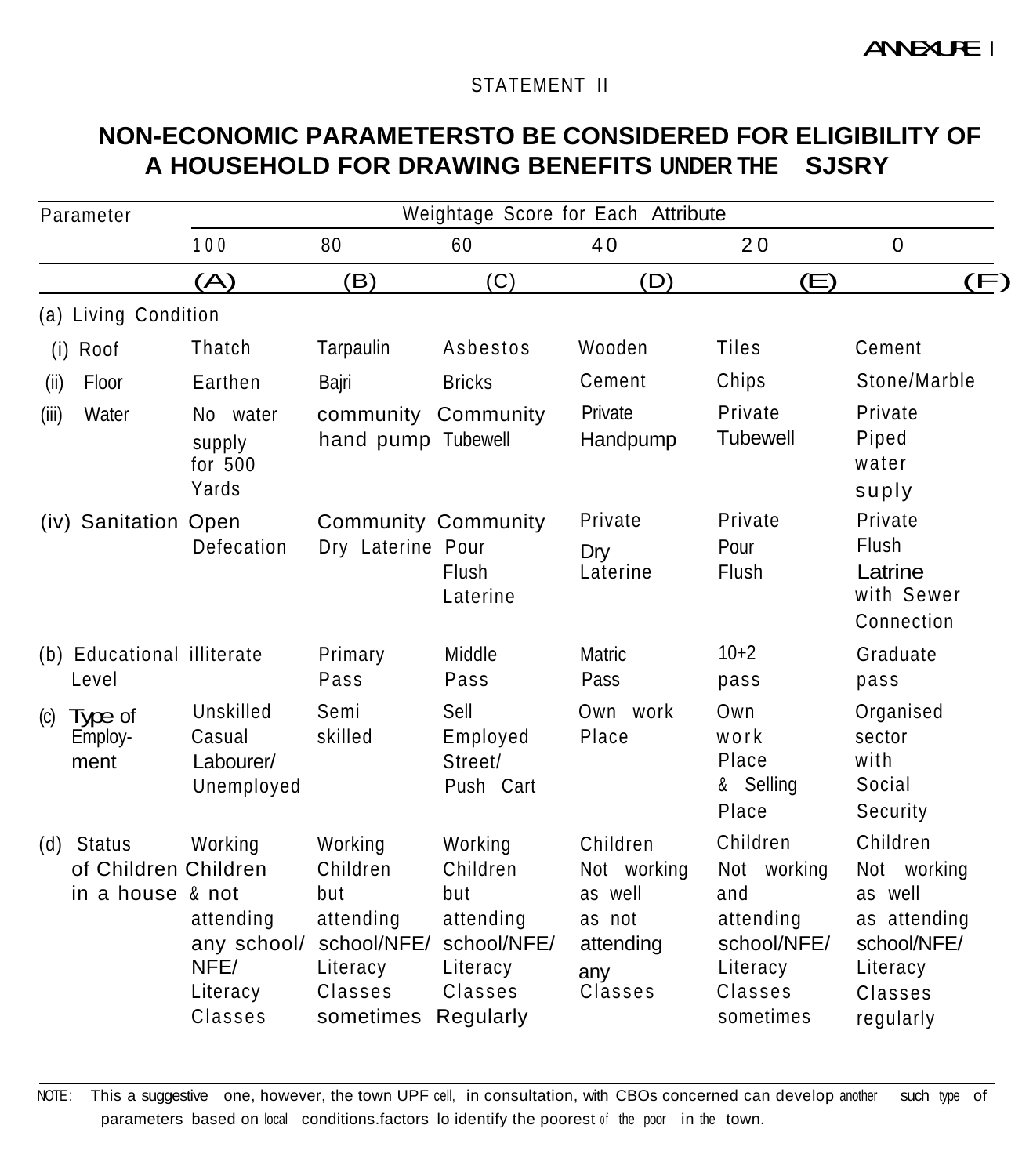*ANNEXURE I*

#### STATEMENT III

## **NON-ECONOMIC NORMS/CRITERIA FOR IDENTIFYING A BENEFICIARY AMONG URBAN POOR\***

| WEIGHTAGE SCORE                                              | <b>TYPE OF PRIORITY</b>                                                |  |  |  |
|--------------------------------------------------------------|------------------------------------------------------------------------|--|--|--|
| 80-100<br>1 <sub>1</sub>                                     | I Priority (Highest Priority)                                          |  |  |  |
| $2.60 - 80$                                                  | <b>Priority</b><br>Ш                                                   |  |  |  |
| $3.40 - 60$                                                  | Ш<br><b>Priority</b>                                                   |  |  |  |
| $4.20 - 40$                                                  | IV<br><b>Priority</b>                                                  |  |  |  |
| 5.<br>$O-20$                                                 | V<br>Priority (Lowest Priority)                                        |  |  |  |
| 'This is in addition to the norms based on income parameters | ton priority to the household which is below poverty<br>which envisage |  |  |  |

**'This is in addition to the norms based on income parameters which envisage top priority to the household which Is below poverty line.**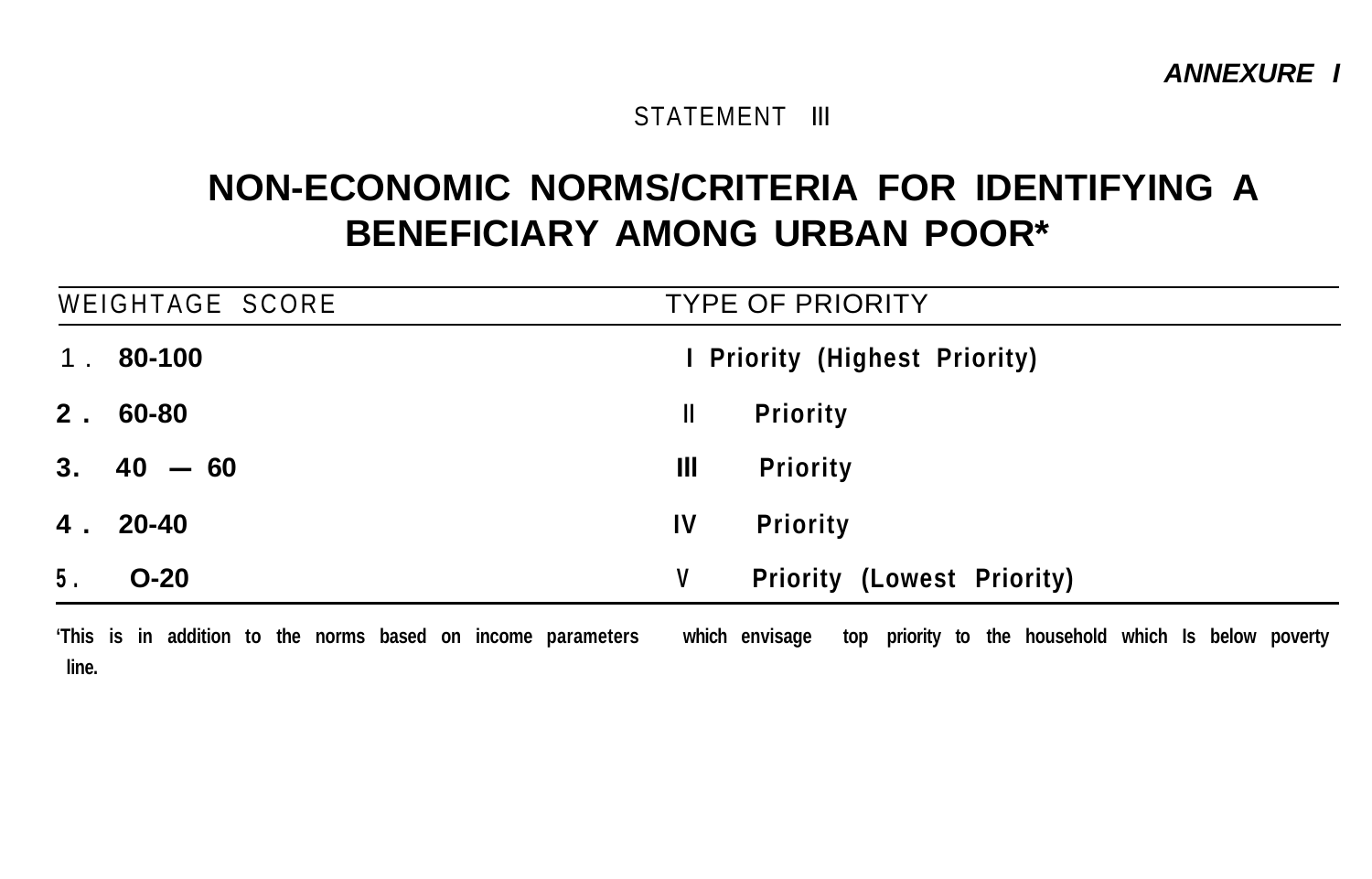## **OPERATIONAL DETAILS IN REGARD TO "INDIVIDUAL SELF EMPLOYMENT THROUGH SETTING UP OF MICRO-ENTERPRISES" UNDER USEP**

| 1. identification of Beneficiaries | : Only those identified and listed on the basis of survey as<br>suggested under Annexure I.                                                                                                                                                                                                                                                                                                                                          |
|------------------------------------|--------------------------------------------------------------------------------------------------------------------------------------------------------------------------------------------------------------------------------------------------------------------------------------------------------------------------------------------------------------------------------------------------------------------------------------|
| 2. Eligibility                     | Urban poor living below the poverty line. in any urban<br>centre.                                                                                                                                                                                                                                                                                                                                                                    |
| 3. Family Income                   | : Annual family income of less than Rs.11850/- at the<br>1991-92 prices.                                                                                                                                                                                                                                                                                                                                                             |
| 4. Residency                       | : Residing in the town for at least three years.                                                                                                                                                                                                                                                                                                                                                                                     |
| 5. Defaulter                       | : Should not be a defaulter to any nationalised bank/financial<br>institution/cooperative bank.                                                                                                                                                                                                                                                                                                                                      |
| 6. Nature of Activities            | : An illustrative list of activities is as follows:                                                                                                                                                                                                                                                                                                                                                                                  |
|                                    | (A) Town services requiring no special skills.                                                                                                                                                                                                                                                                                                                                                                                       |
|                                    | Tea shop, Newspaper/magazine shop, ice cieam<br>vendors, Milk vendors, Pan/Cigarette shop, Rickshaw<br>Pulling, Fruit/vegetable vending, Laundary work etc.                                                                                                                                                                                                                                                                          |
|                                    | (B) Town services requiring special skills.                                                                                                                                                                                                                                                                                                                                                                                          |
|                                    | Repairing of TV/Radio/Refrigerator/Typewriter/Cooler/<br>Cycle/automobile/diesel motor/diesel engines/watch/<br>appliances; catering, dry cleaning,<br>electrical domestic<br>canning of chairs, motor winding, shoe repair, Book<br>Binding as well as skills pertaining to house<br>upgradation/construction such as plumbing, carpentry,<br>masonary, painting and polishing, tile laying, glass<br>pane fixing, electricals etc. |
|                                    | (C) Micro-Manufacturing units which require skills.                                                                                                                                                                                                                                                                                                                                                                                  |
|                                    | Making/manufacturing of washing powder, agarbatti,<br>bangle, garments, plastic toys. footwear, wooden/steel<br>furniture, saree printing, weaving, pottery,<br>blacksmithy,<br>utensil/steel fabrication, food processing. ball pen<br>making etc.                                                                                                                                                                                  |
|                                    | (D) Assistance should also. be available under agricultural<br>and allied activities/small scale services/business<br>activities e.g. general merchant shop, kiryana shop,<br>building materials shop, ready made garments and<br>dairy units.                                                                                                                                                                                       |
|                                    | No training should be required if the beneficiaries has<br>(E)<br>already undergone training in the scale/trade from a<br>registered NGONO. provided requisite certificate is<br>produced to that effect.                                                                                                                                                                                                                            |
|                                    | (F) Training should also not be necessary if the beneficiary<br>has learnt the activity such as pottery making,                                                                                                                                                                                                                                                                                                                      |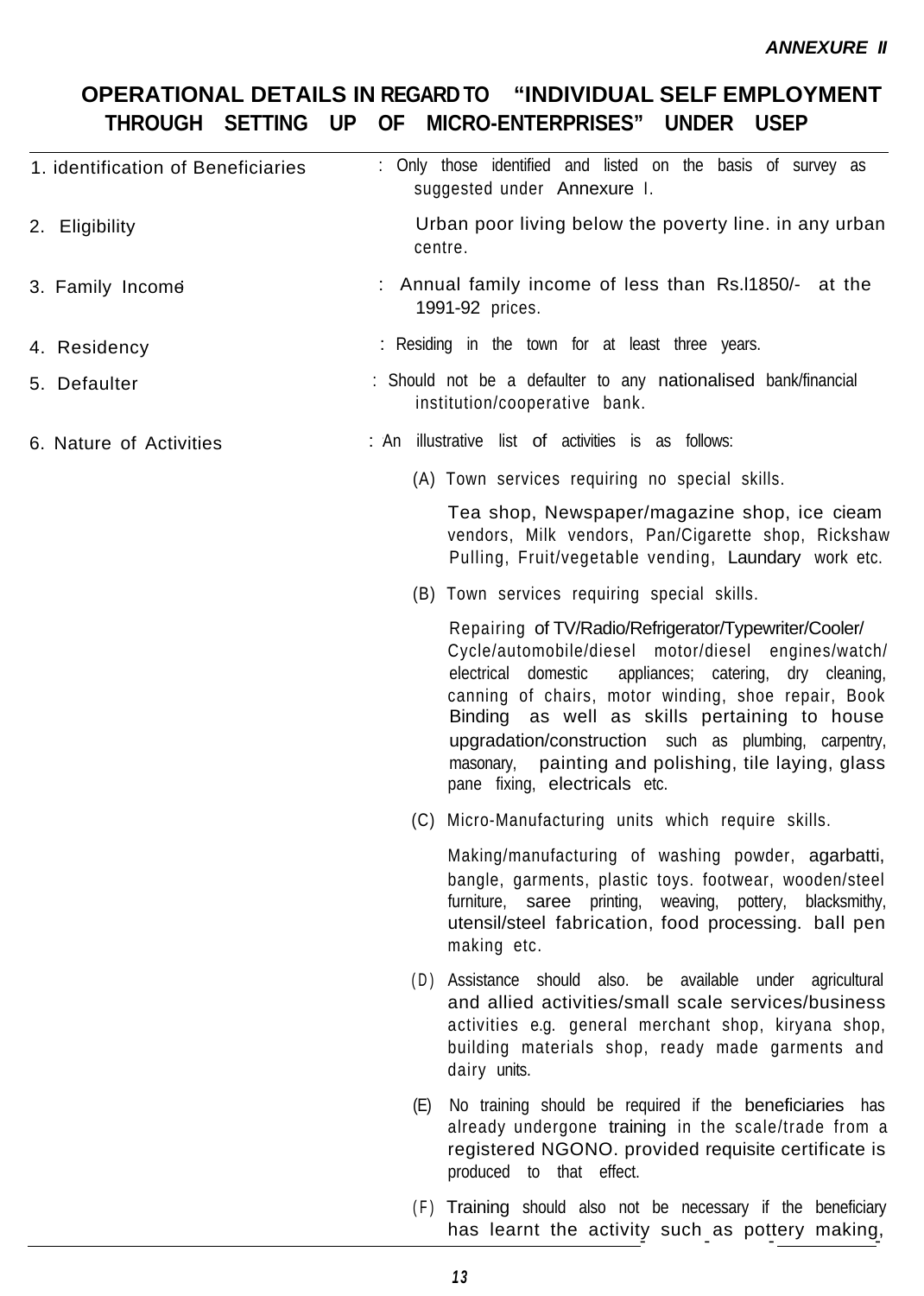cobblery, carpentry, ironsmithy etc.This aspect should however be certified by ULB before recommending/ forwarding application to bank.

(G) Training should also not be necessary if a beneficiary has learnt a particular trade from private/public registered company, as apprentice or employee: certificate from the priveate/public registered company.

Project upto Rs. 50,000<sup>-</sup> is under the scheme in case of individual. If two or more eligible persons join together in a partnership, the project with higher costs would also be covered provided share of each person in the project cost is Rs. 50,000 or less.

8. Subsidy Subsidy would be provided at the rate of 15% of the project cost subject to a ceiling of Rs. 7500/- per beneficiary. In case more than one beneficiary join together and set a project under partnership, subsidy would be calculated for each partner separately at the rate of 15% of his share in the project cost. limited to Rs. 7,500/- per partner.

7. Project Cost

9. Margin Money Each beneficiary is required to contribute 5% of the project cost as margin money in cash.

10. Loan (inclusive of subsidy) 95% of the Project Cost would be sanctioned as composite loan by bank at the rates of interest applicable to such priority sector loans fixed by Reserve Bank of India. from time to time.

11. Collateral Guarantee on Bank Loans : The loans would not require any collateral guarantee. Only assets created under the programme would be hypothecated/mortgaged/pledged to the bank advancing the loans.

12. Repayment Repayment schedule ranges from 3 to 7 years after initial moratorium of 6 lo 18 months as decided by bank.

> ensuring repayment of loans as per rules. The CDS/Town UPE Cells will extend help to bank for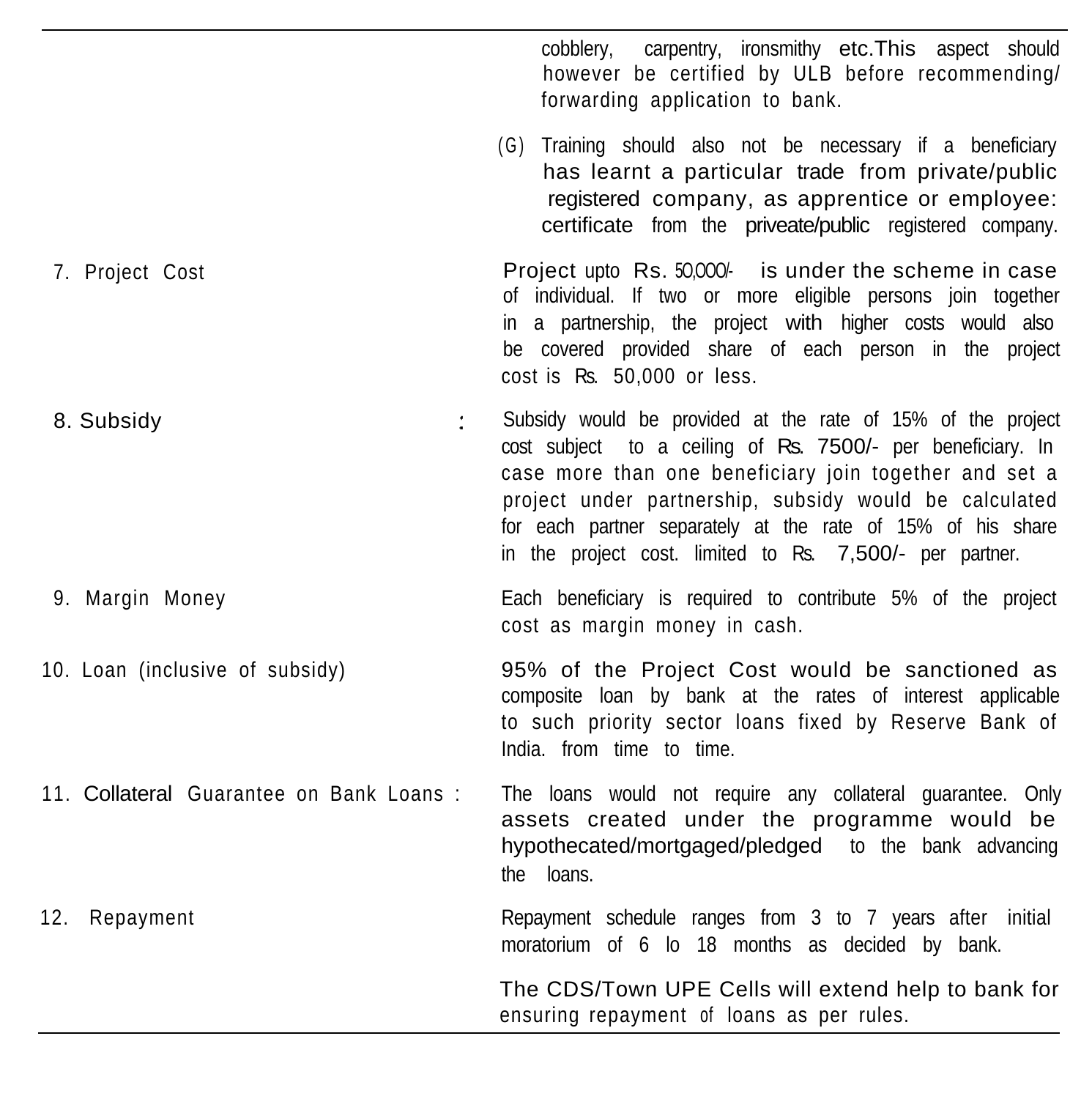## **OPERATIONAL DETAILS IN REGARD TO "TRAINING** AND **INFRASTRUCTURAL SUPPORT UNDER USEP"**

1. NORMS FOR A TRAINING COURSE:

- (i) Average size of training Class  $\dots \dots \dots \dots \dots = 25$  trainees
- (ii) Duration per training course . . . . . .................................. = 300 hours" (Minimum)
- (iii) Average expenditure on training including material cost, trainer's fees, other miscellaneous expenses to be incurred by training institution as well as  $=$  Rs. 2000/-  $**$ monthly stipend to trainee
- 2, SUPPORT TO TRAINING INSTITUTIONS Any training institution including private institutions can seek training support for undertaking training programmes for the beneficiaries in relation to equipment/ tranining aids or construction of workshops by submitting a proposal to the DUDA through the ULB concerned. The DUDA can allocate upto 15% of the funds earmarked for training and infrastructure support lo the training institutions.
- 3. INFRASTRUCTURAL SUPPORT : TO MICRO ENTERPRISES IN RELATION TO MARKETING OF PRODUCTS The DUDA, in consultation with the ULB concerned, can approve projects for this support. The total expenditure should net exceed 15% of funds earmarked for training and infrastructure support.The DUDA in consultation with ULB concerned will decide the infrastructure facilities to be created for the marketing of the products o! micro enterprises getting support under this Programme, if required. Any unspent amount should be utilised for imparting training.

\*Total training days for a skill upgradation training may vary from minimum two months to six months subject to minimum 300 hours training, and total expenditure not exceeding Rs. 2000/- per trainee.

"Monthly expenditure on training per trainee including material cost, trainer's lees, other miscellaneous expenses to be incurred by training institution as well as monthly stipend to trainee, may vary depending upon the trade and duration of training, subject to minimum stipend of Rs. 100/- per month and Rs. 230/- per month as training cost respectively.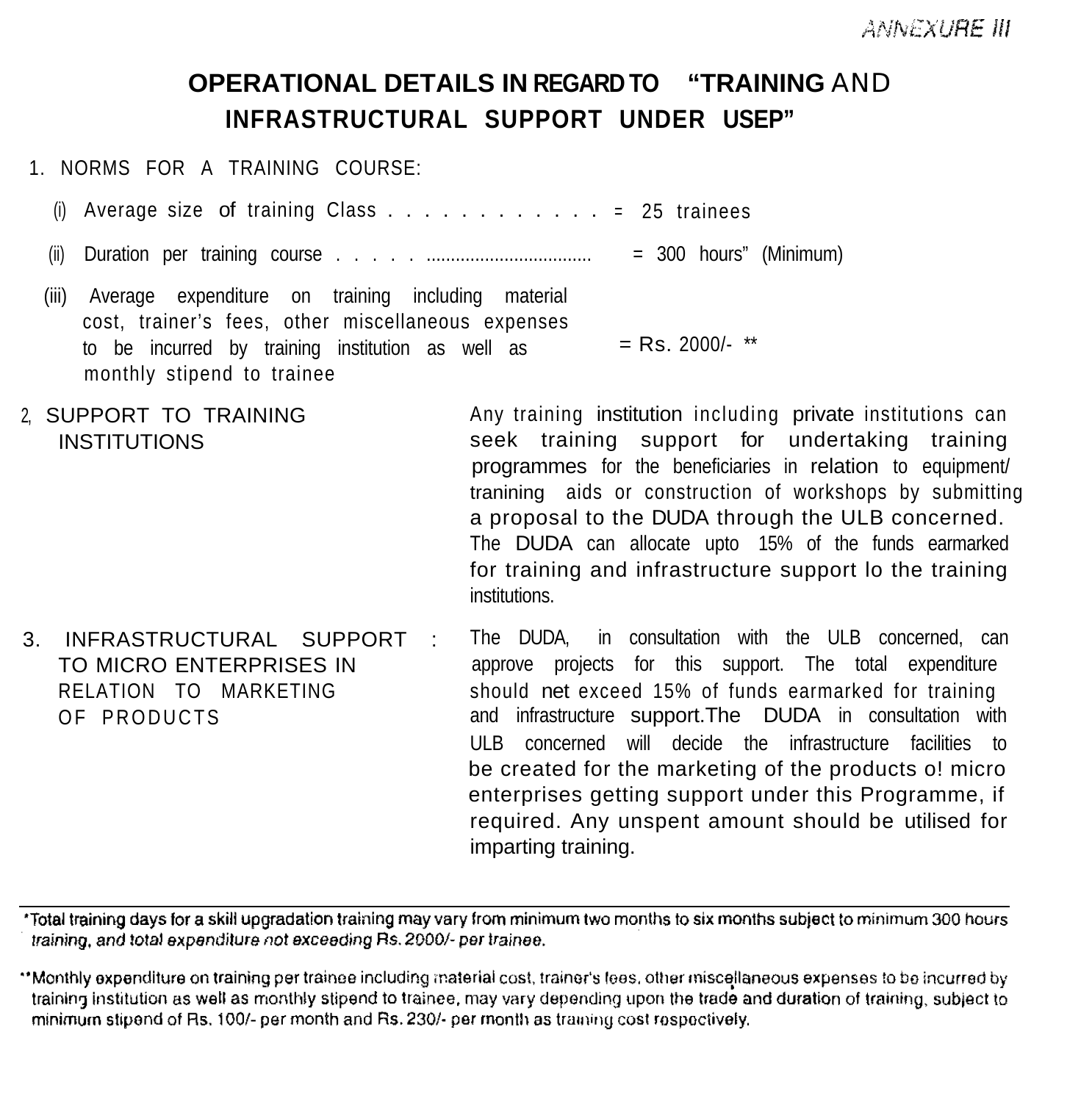### **COMMUNITY BASED STRUCTURESTO BE SET UP UNDER THE SJSRY**

The community based organisations include Neighbourhood Groups (NHGs); Neighbourhood Committees (NHCs) and Community Development Society (CDS).

#### **I NEIGHBOURHOOD GROUP (NHG)**

This is an informal association of woman living in mohalla or basti or neighbourhood group of manageable size (preferably to 10 to 40 to represent urban poor or slum families), geographic contiguity and homigeneity should be the basis to carve out the boundaries of the NHGs. At least one woman resident among them who is willing to serve as a volunteer should be selected as a Resident Community Volunteer (RCV) through community consensus or election or any other democratic process. There should be a change or rotation (if need be) of such volunteers at periodical intervals. The responsibilities of other RCVs include:

- (i) to serve as a channel of information and communication among the families in the cluster;
- (ii) to represent the views of the groups in the neighbourhood committees and community development societies and other forums;
- (iii) to support planning. implementation and monitoring of activities at the neighbourhood level;
- (iv) to foster and encourage participation in community improvement: and
- (v) to motivate the community for being members of thrift and credit society; and to contribute to community development fund.

#### **II. NEIGHBOURHOOD COMMllTEES (NHCs)**

A Neighbourhood Committee (NHC) is a more formal association of women from the above neighbourhood groups located in close proximity and as far as feasible within the same electoral ward. The Committee should consist of all the RCVs from the neighbourhood groups as executives (with voting right) of NHC.

 There can also be provision for honorary membership without a voting right for Community Organisers (COs), representatives from other sectoral programmes in the community like ICDS superviser, school teacher, ANM etc. The Convener/President of the NHC will be selected/elected by the executive members of the NHC.The convener will ensure that the meetings are convened on regular basis. The NHC would be responsible:

- (i) to identify local problems and priorities;
- (ii) to provide suggestions for groups involvement in meeting community needs and goals (miniplans):
- (iii) to support local action with partnership of responsible agencies including community contracts:
- (iv) to provide feedback to agencies of programme effectiveness and out-reach especially for children and women;
- (v) to develop community capacity through training in association with COs, NGOs and other sectoral departments;
- (vi) to develop community based thrift and credit system as well as nsighbourhood development fund;
- (vii) to facilitate the recovery of loans from the beneficiaries in time; and
- (viii) to assist/carry out community surveys in accordance with the guidelines.